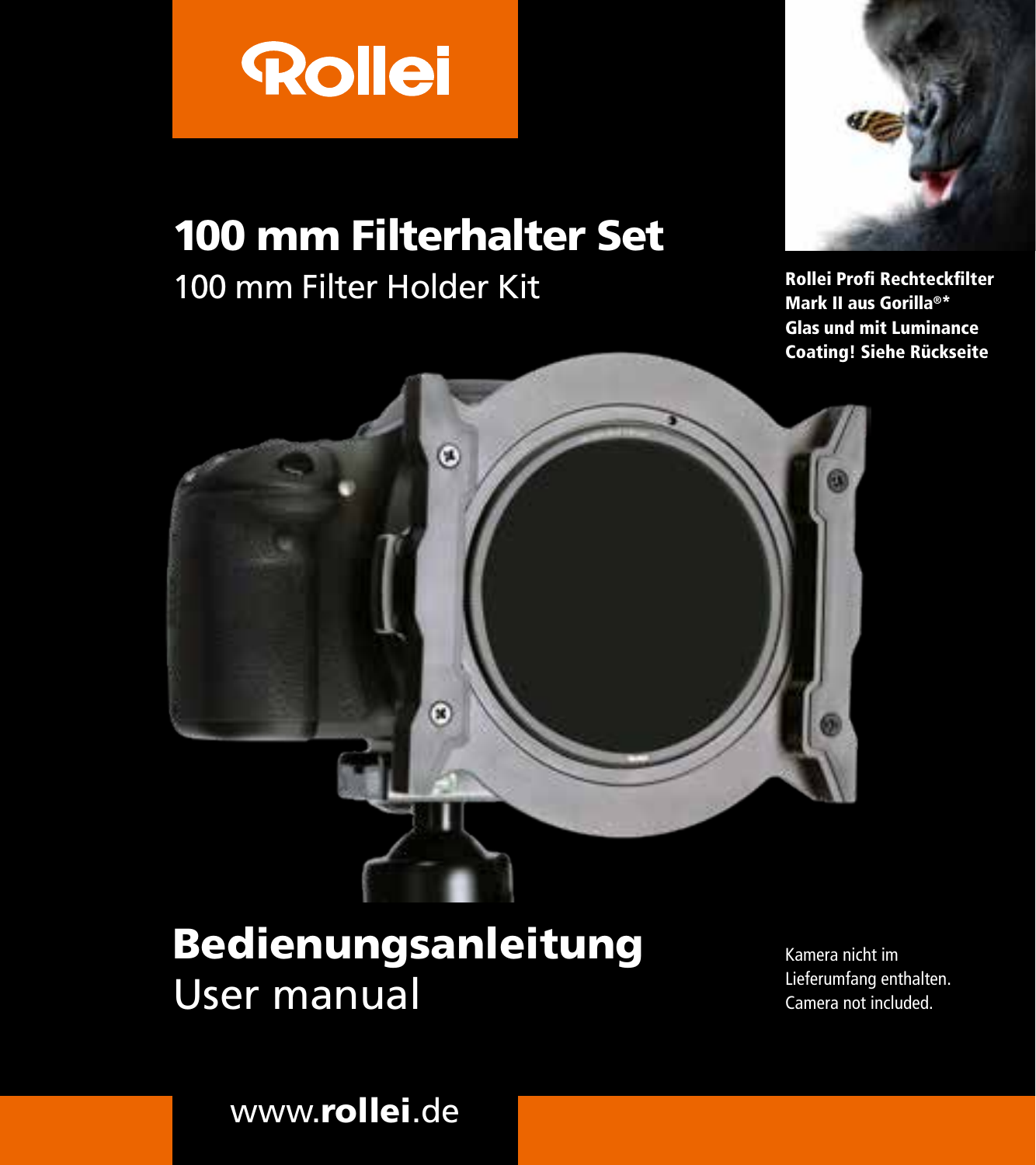# **Rollei**

| DE / UK | 100 mm Filterhalter-System               |
|---------|------------------------------------------|
|         |                                          |
|         | 100 mm Filter Holder System              |
|         |                                          |
| FR / ES | Système porte-filtre 100 mm              |
|         |                                          |
|         | Sistema de soporte del filtro de 100 mm  |
|         |                                          |
| IT/PT   | Sistema portafiltri da 100 mm            |
|         |                                          |
|         | Sistema de Suporte para Filtro de 100 mm |
|         |                                          |
|         |                                          |

Ξ

Ξ

# CONTENT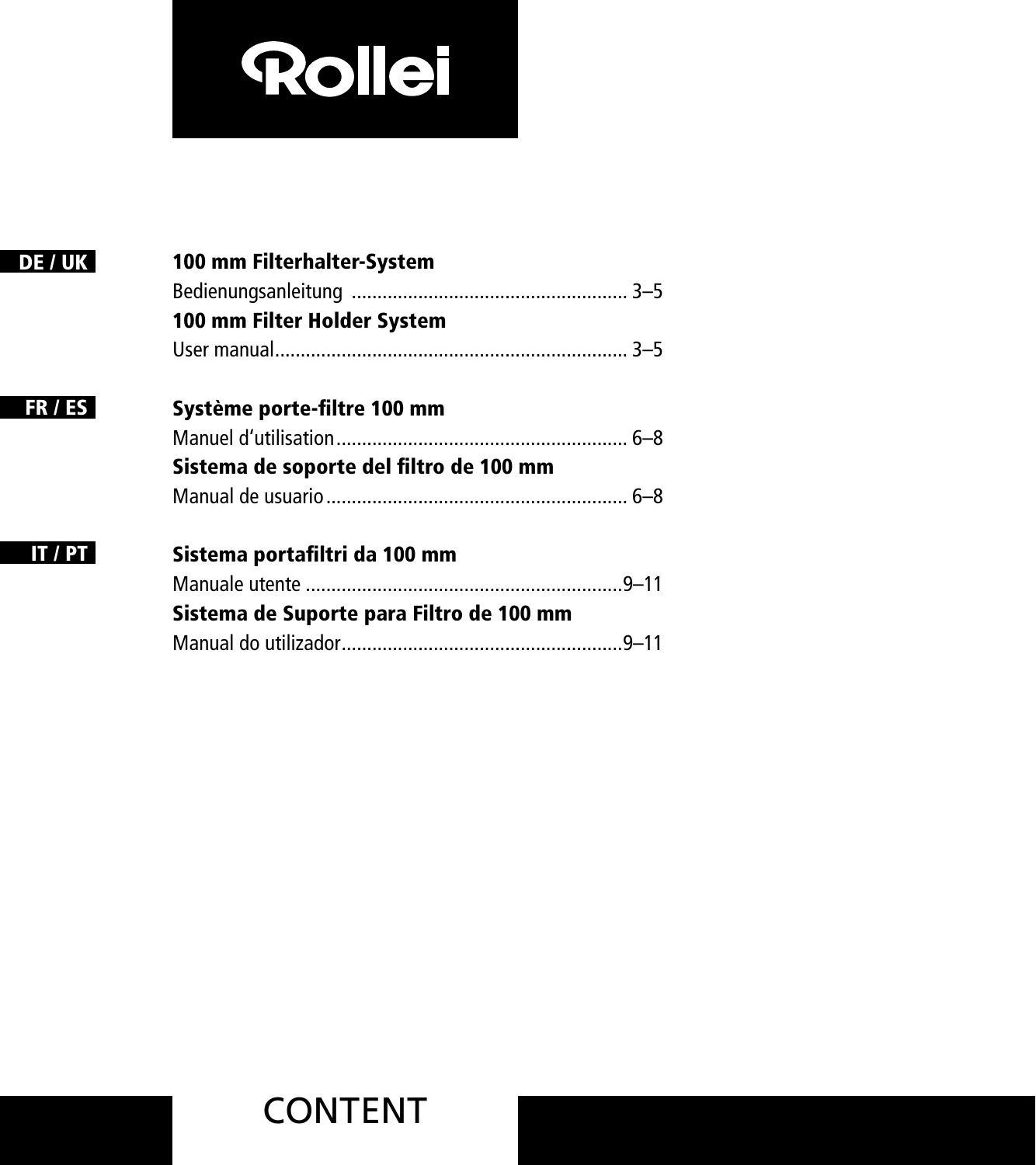#### 100 mm Filterhalter Set

Hergestellt aus Luftfahrt-Aluminium. Alle Elemente wurden im CNC-Verfahren gefertigt. Mattschwarzes Oberflächenfinish. Korrosion- und formbeständiges Material. 3 Rechteckfilter und 1 CPL-Rundfilter können zur gleichen Zeit verwendet werden, ohne dass es zur Vignettierung bei Ultra-Wide-Objektiven kommt.



- 1. Einschübe für Filter
- 2. Easy Lock Druckknopf
- 3. Montageschrauben für den Filterhalter
- 4. Adapteranschluss für Basis-Ring
- 5. Filterhalter

#### 100 mm Filter Holder Kit

This filter holder is made of aviation-grade aluminum. All single elements are manufactured by a CNC process. It is equipped with an anti-corrosion and dimensionally stable material with a matte black surface finish. 3 square filters and 1 round CPL filter can be used at the same time without having vignetting on ultra wide lenses.



- 1. Racks for filters
- 2. Easy Lock button
- 3. Mounting screws for the filter holder
- 4. Adapter connection for set up ring
- 5. Filter holder

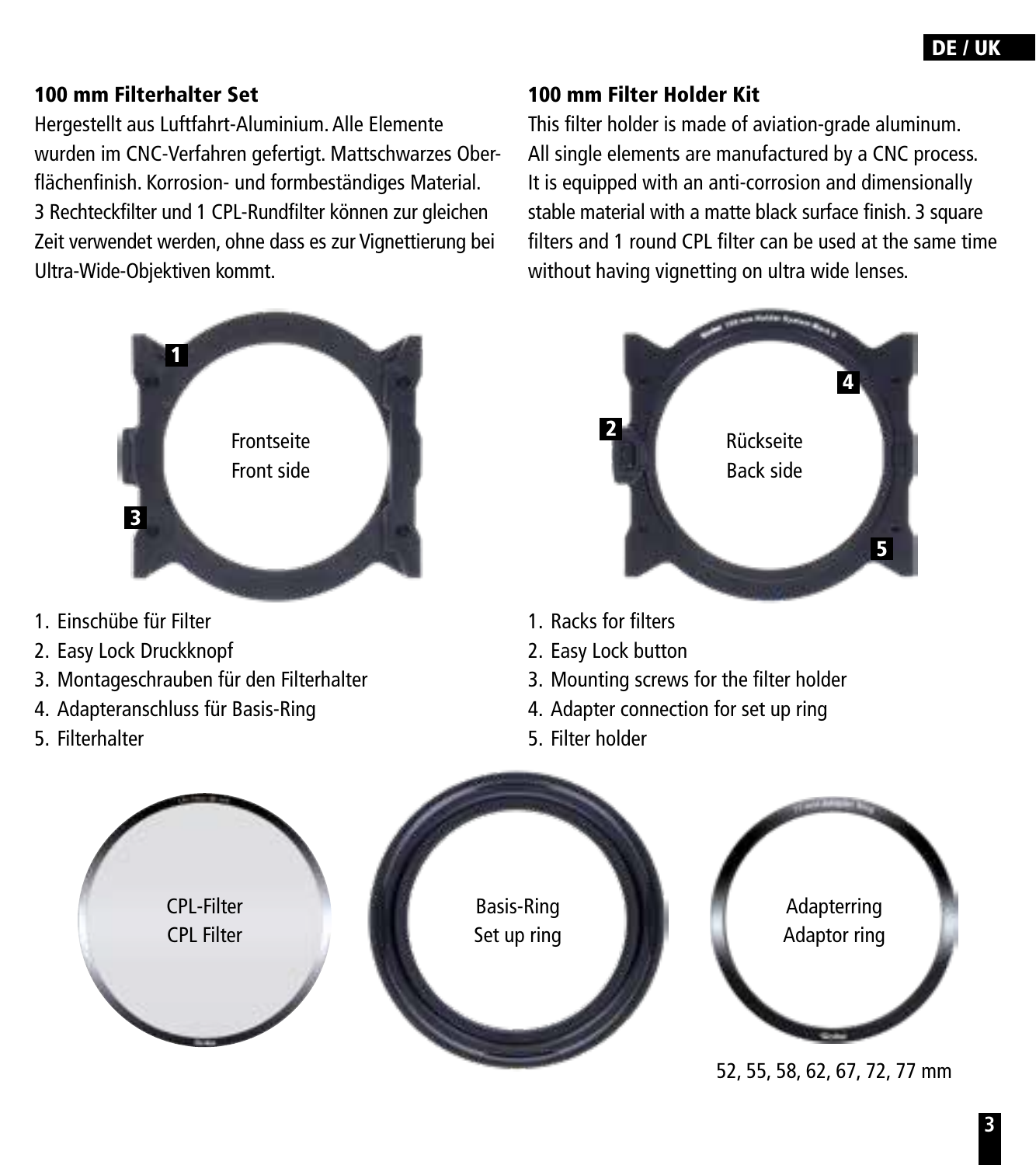#### DE / UK



#### Installationsschritte mit CPL-Filter

- 1. Setzen Sie den CPL-Filter in den Basis-Ring ein und drehen diesen im Uhrzeigersinn. Vergewissern Sie sich, dass der CPL-Filter fest sitzt.
- 2. Schrauben Sie den Basis-Ring mit dem CPL-Filter auf die Optik.
- 3. Setzen Sie den Filterhalter auf den Basis-Ring. Haken Sie ihn auf der einen Seite ein und drücken Sie ihn auf der anderen Seite fest. Der Filterhalter rastet auf dem Basisring ein.
- 4. Mit dem Drehrad nehmen Sie die benötigte Ausrichtung für den CPL-Filter vor.
- 5. Richten Sie zunächst den CPL-Filter aus. Erst dann schieben Sie den/die Rechteckfilter in den Filterhalter.

#### Installation steps with CLP Filter

- 1. Put the CPL filter in the set up ring and turn this clockwise. Make sure that the CPL filter is tight.
- 2. Mount the set up ring with the CPL filter to the lens.
- 3. Put the filter holder on the set up ring. Put the holder on the one side of the base ring and push it together on the other side. The filter holder wil snap into place on the base ring.
- 4. Use the rotary wheel to find the correct orientation of the CPL filter.
- 5. First, align the CPL filter. Then slide the square filters into the filter holder.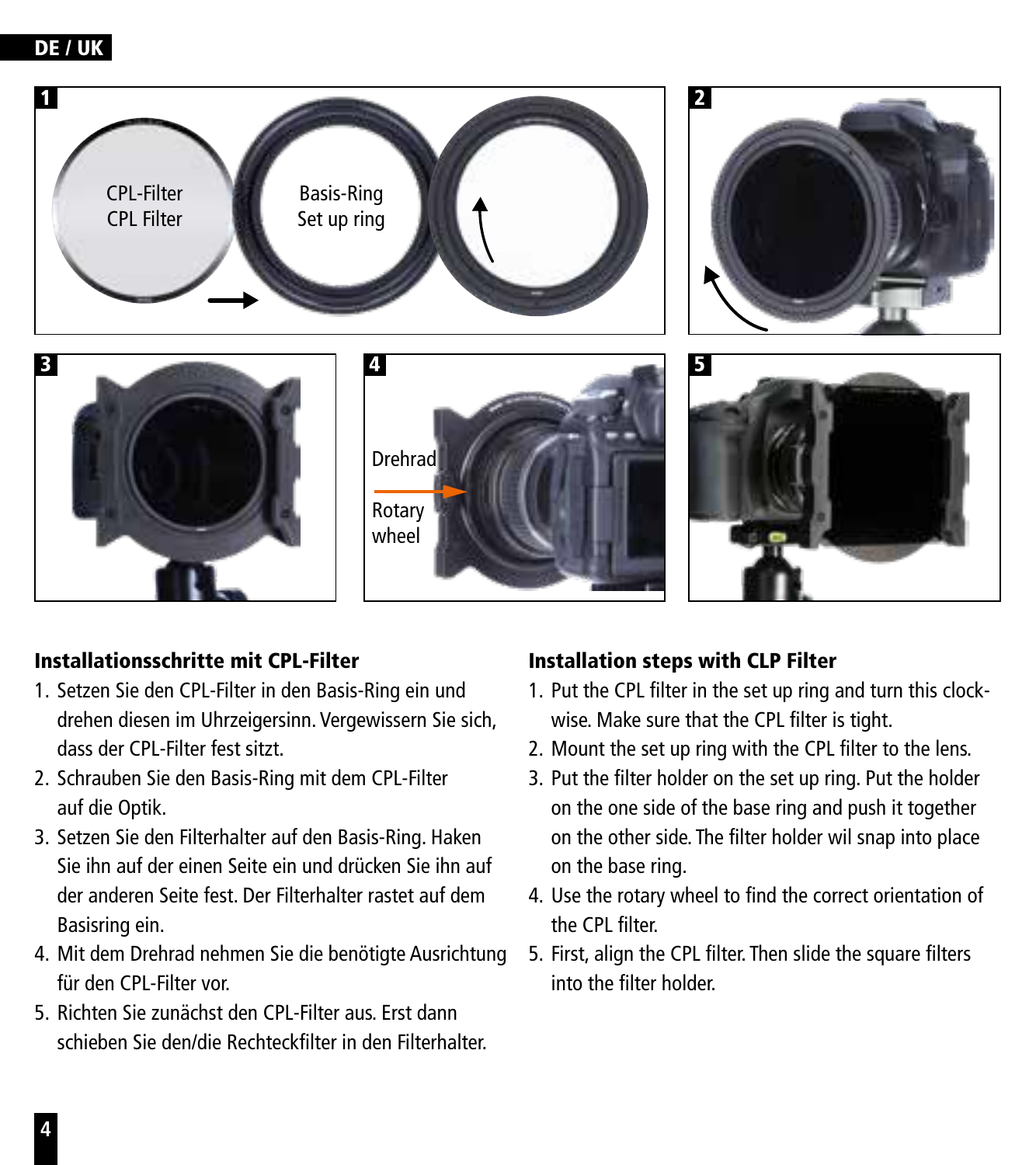## DE / UK



#### Installationsschritte ohne CPL-Filter

- 1. Schrauben Sie zuerst den Basis-Ring auf die Optik
- 2. Setzen Sie den Filterhalter auf den Basisring. Haken Sie ihn auf der einen Seite ein und drücken Sie ihn auf der anderen Seite fest. Der Filterhalter rastet auf dem Basisring ein.

Ist der Filterhalter richtig installiert, dann können die Filter von oben oder von unten eingeschoben und das System gedreht werden.

#### Hinweise:

- Der Filterhalter kann ausschließlich mit Rechteckfiltern mit einer Breite von 100 mm und einer Dicke von 2 mm genutzt werden.
- Filterhalter und Adapterring sind aus Aluminium hergestellt. Daher sind geringfügige Reibungsgeräuschen bei Drehungen normal. Dieses hat keinen Einfluss auf die Leistung des Filterhalters oder der Filter selber.
- Es kann maximal ein (1) Rundfilter und drei (3) Rechteckfilter zur selben Zeit genutzt werden.

#### Installation steps without CLP Filter

- 1. Mount the adapter on the lens first.
- 2. Put the filter holder on the set up ring. Put the holder on the one side of the base ring and push it together on the other side. The filter holder wil snap into place on the base ring.

If the filter holder is installed correctly, the filter can be inserted from the top or bottom. In addition the system can be rotated.

#### Note:

- The filter holder can be used only with square filters with a width of 100 mm and a thickness of 2 mm.
- The filter holder and the adapter ring are made of aluminum. Therefore, minor friction noises under rotation are normal. This does not affect the performance of the filter holder or the filter itself.
- A maximum of one round filter and three square filters can be used at the same time.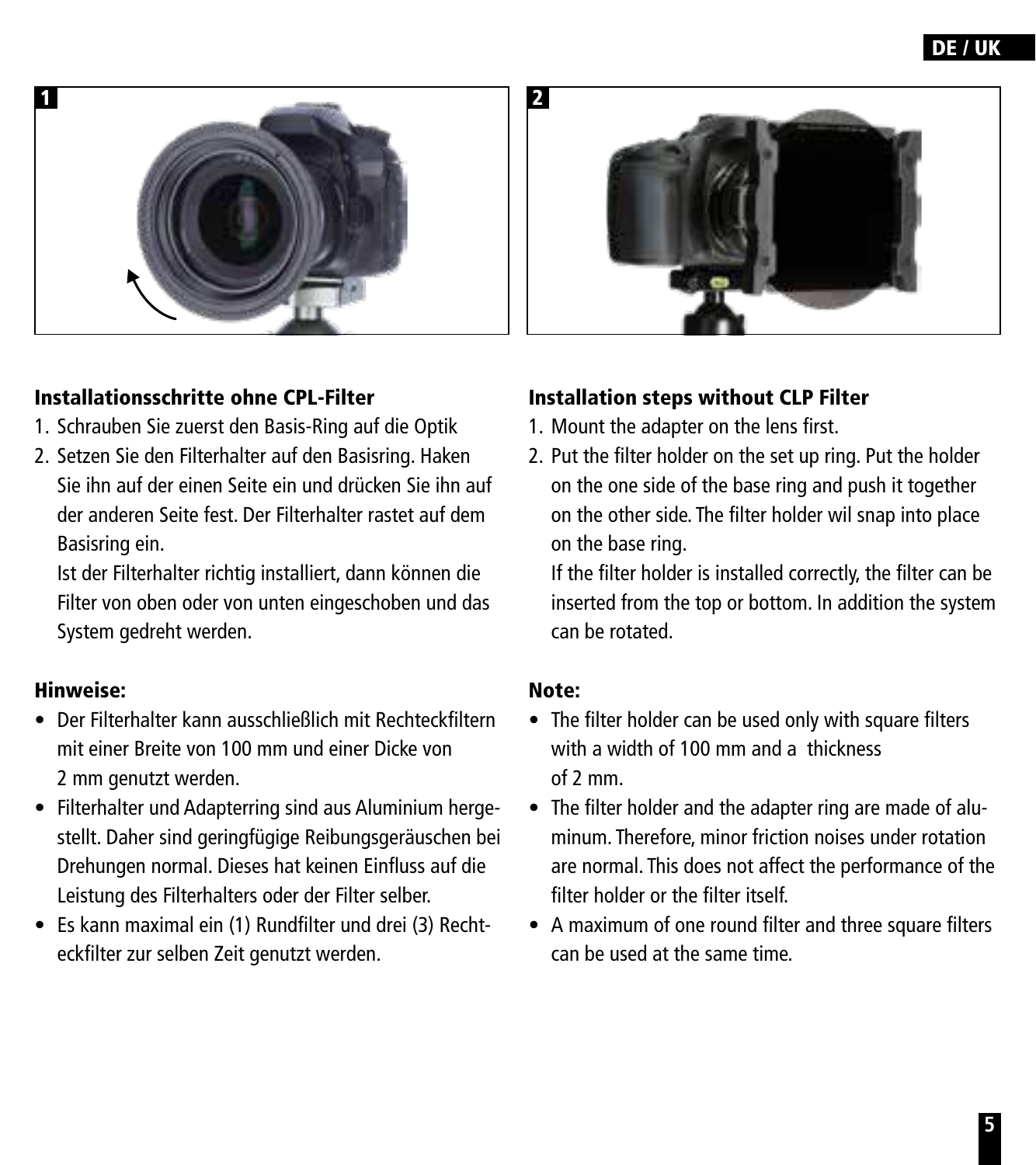#### FR / ES

#### Kit de porte-filtre 100 mm

Le porte-filtre est fabriqué à base d'aluminium de qualité aéronautique. Tous les composants sont fabriqués selon un processus CNC. Ils sont équipés d'un matériau anticorrosif et indéformable avec une finition de surface noire mat. 3 filtres carrés et 1 CPL filtre circulaire peuvent être utilisés en même temps sans que cela vient du vignettage à lentilles ultra-larges.



- 1. Racks pour filtres
- 2. Bouton-pression Easy Lock
- 3. Montage des vis pour le porte-filtre
- 4. Connexion de l'adaptateur de l'anneau d'installation
- 5. Porte-filtre

#### Conjunto de soporte del filtro de 100 mm

Este soporte del filtro está hecho de aluminio de calidad aeronáutica. Todos los elementos individuales se fabrican mediante un proceso de CNC. Está equipado con anticorrosión y materiales dimensionalmente estables con una superficie de acabado en negro mate. Soporta hasta tres filtros cuadrados y se puede montar en un filtro circular sin dar lugar al efecto túnel mismo con una lente ultra gran angular.



- 1. Bastidores para filtros
- 2. Pulsador Easy Lock
- 3. Tornillos de montaje para el soporte del filtro
- 4. Conexión del adaptador para el anillo de instalación
- 5. Soporte del filtro



**6**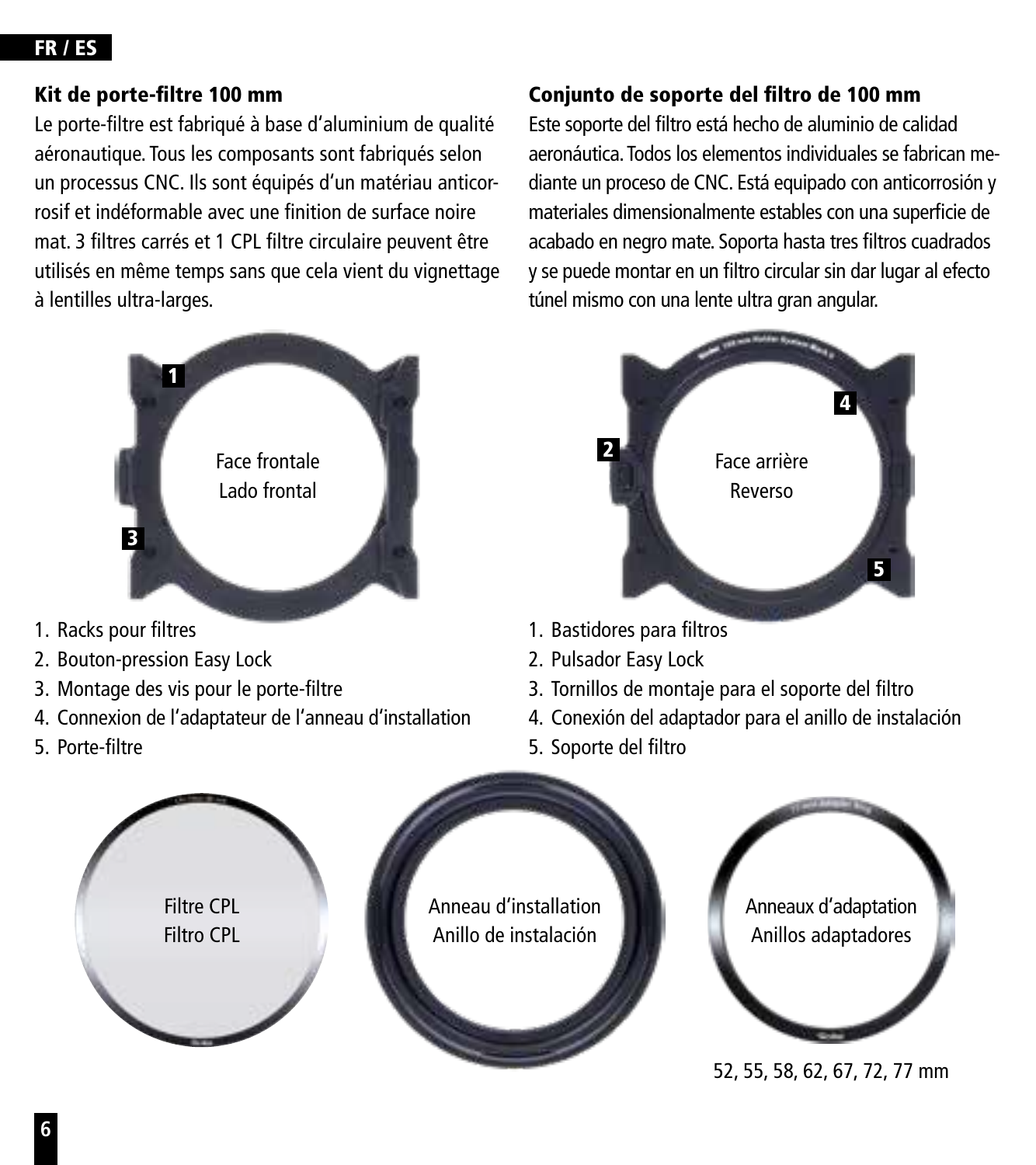

## Étapes de l'installation avec filtre CPL

- 1. Placez le filtre CPL dans l'anneau d'installation et tournez-le dans le sens horaire. Assurez-vous que le filtre CPL est bien serré.
- 2. Montez l'anneau d'installation avec le filtre CPL sur les binocles.
- 3. Placez le porte-filtre de l'anneau d'installation. Accrochez le support d'un côté et appuyez fermement sur l'autre côté. Le porte-filtre s'accroche à la bague de base.
- 4. Utilisez la roue tournante pour trouver la bonne orientation du filtre CPL.
- 5. Pour commencer, alignez le filtre CPL. Ensuite, glissez les filtres carrés dans le porte-filtre.

#### Pasos de instalación del filtro CPL

- 1. Ponga el filtro CPL en el anillo de instalación y gírelo en el sentido de las agujas del reloj. Asegúrese de que el filtro CPL esté apretado.
- 2. Monte el anillo de instalación con el filtro CPL en la óptica.
- 3. Ponga el soporte del filtro del anillo de instalación. Engánchelo en un lado y presiónelo en el otro lado. El portafiltro encaja a presión sobre el anillo base.
- 4. Utilice la rueda giratoria para encontrar la orientación correcta del filtro CPL.
- 5. En primer lugar, alinee el filtro CPL. A continuación, deslice loa filtros cuadrados en el soporte del filtro.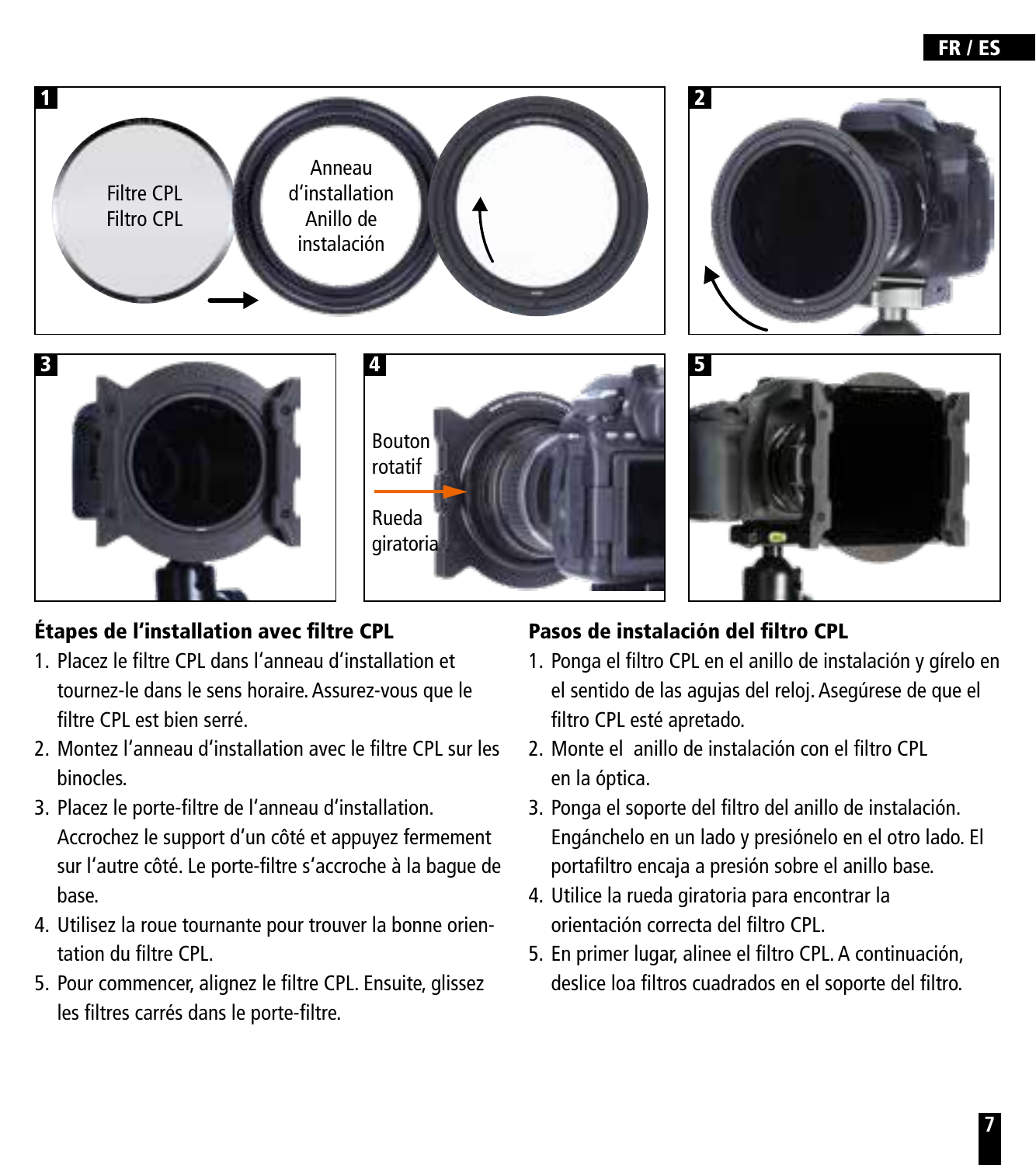

## Étapes de l'installation (sans filtre CPL)

- 1. Tout d'abord, montez l'adaptateur sur le binocle.
- 2. Placez le porte-filtre à gauche de l'anneau d'installation. Accrochez le support d'un côté et appuyez fermement sur l'autre côté. Le porte-filtre s'accroche à la bague de base.

Si le porte-filtre est correctement installé, le filtre peut être inséré par le haut ou par le bas. De plus, il est possible de faire tourner le système.

#### Remarque :

- Le porte-filtre peut être utilisé uniquement avec des filtres carrés d'une largeur de 100 mm et d'une épaisseur de 2 mm.
- Le porte-filtre et l'anneau d'adaptation sont fabriqués à base d'aluminium. Par conséquent, les légers bruits de friction audibles lors de la rotation sont normaux. Ceci n'affecte pas les performances du porte-filtre lui-même.
- Il est possible d'utiliser simultanément un maximum de trois filtres carrés et un filtre circulaire.

## Pasos de instalación (sin el filtro CPL)

- 1. Monte primero el adaptador en la óptica.
- 2. Ponga el soporte del filtro a la izquierda del anillo de instalación. Engánchelo en un lado y presiónelo en el otro lado. El portafiltro encaja a presión sobre el anillo base.

Si el soporte del filtro está correctamente instalado, el filtro puede insertarse desde la parte superior o inferior. Además, el sistema puede girarse.

#### Nota:

- El soporte del filtro sólo se puede utilizar con filtros cuadrados con una anchura de 100 mm y un espesor de 2 mm.
- El soporte del filtro y el anillo adaptador están hechos de aluminio. Por lo tanto, los ruidos de fricción menores de acuerdo con la rotación son normales. Esto no afecta al rendimiento del soporte del filtro o al propio filtro.
- Se puede usar al mismo tiempo un máximo de un filtro redondo y tres cuadrados.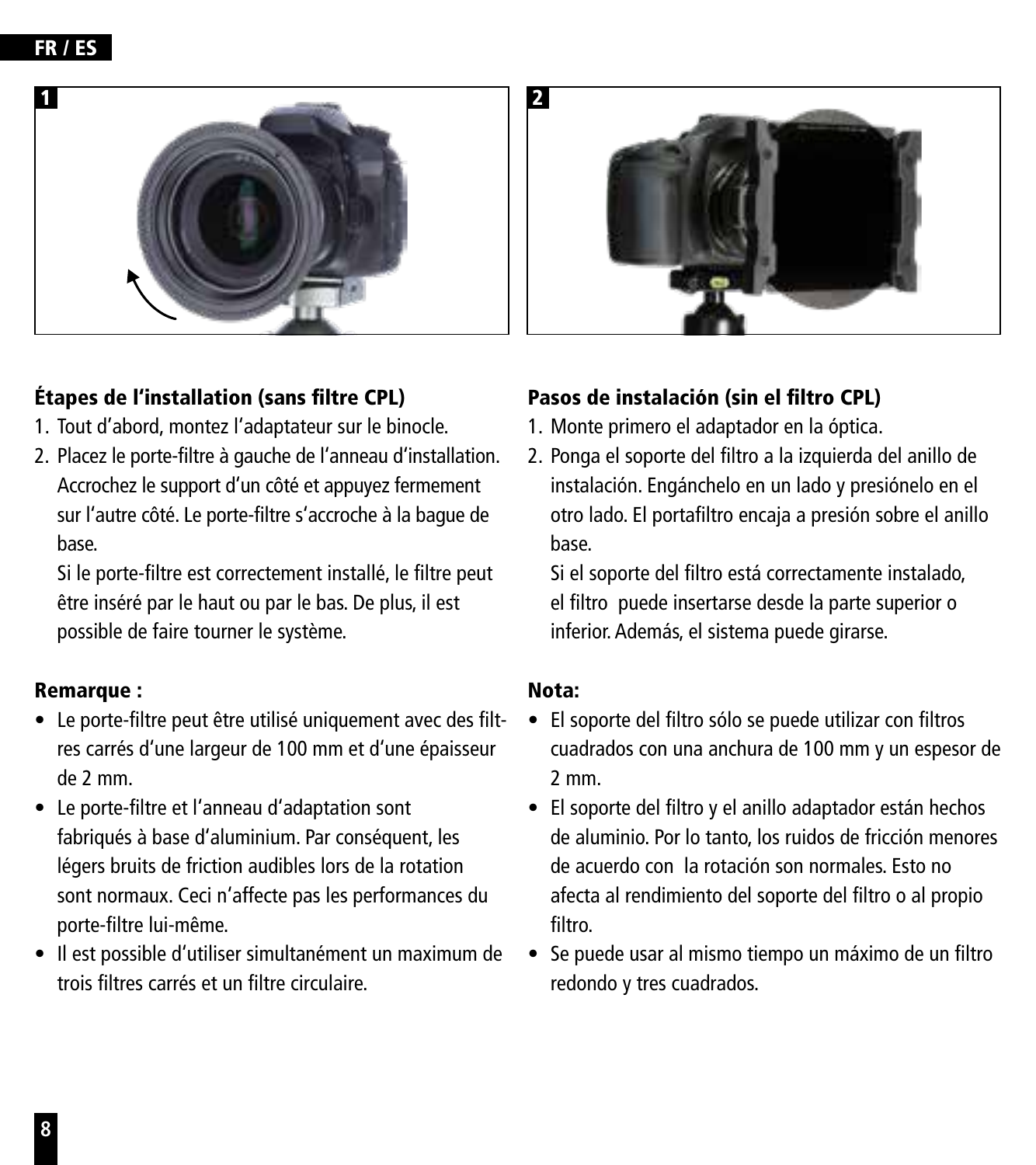#### Set portafiltri da 100 mm

Il portafiltri è realizzato in alluminio aeronautico. Tutti i suoi componenti sono realizzati mediante un processo CNC. È dotato di un materiale anti-corrosione e che assicura la stabilità delle dimensioni ed è rifinito con una superficie nera satinata. Questo sistema può essere utilizzato con tre filtri e un filtro CPL rotondo, senza di una vignettatura degli obbiettivi ultra-wide.



- 1. Griglie per i filtri
- 2. Pulsante Easy Lock
- 3. Viti di montaggio per il portafiltri
- 4. Collegamento adattatore per l'anello di montaggio
- 5. Portafiltri

#### Conjunto de Suporte para Filtro de 100 mm

Este suporte do filtro é feito de uma liga de alumínio adequada à aviação. Todos os elementos são fabricados segundo um processo CNC. Está equipado com um material anti corrosão e dimensionalmente estável, com um acabamento de superfície preto mate. Suporta até 3 filtros quadrados podendo ser montado num filtro circular sem dar origem ao efeito de túnel mesmo com uma objectiva ultra grande angular.



- 1. Calhas para filtros
- 2. Botão de pressão
- 3. Parafusos de fixação para o suporte de filtro
- 4. Conexão do adaptador para o anel de focagem
- 5. Suporte do filtro



52, 55, 58, 62, 67, 72, 77 mm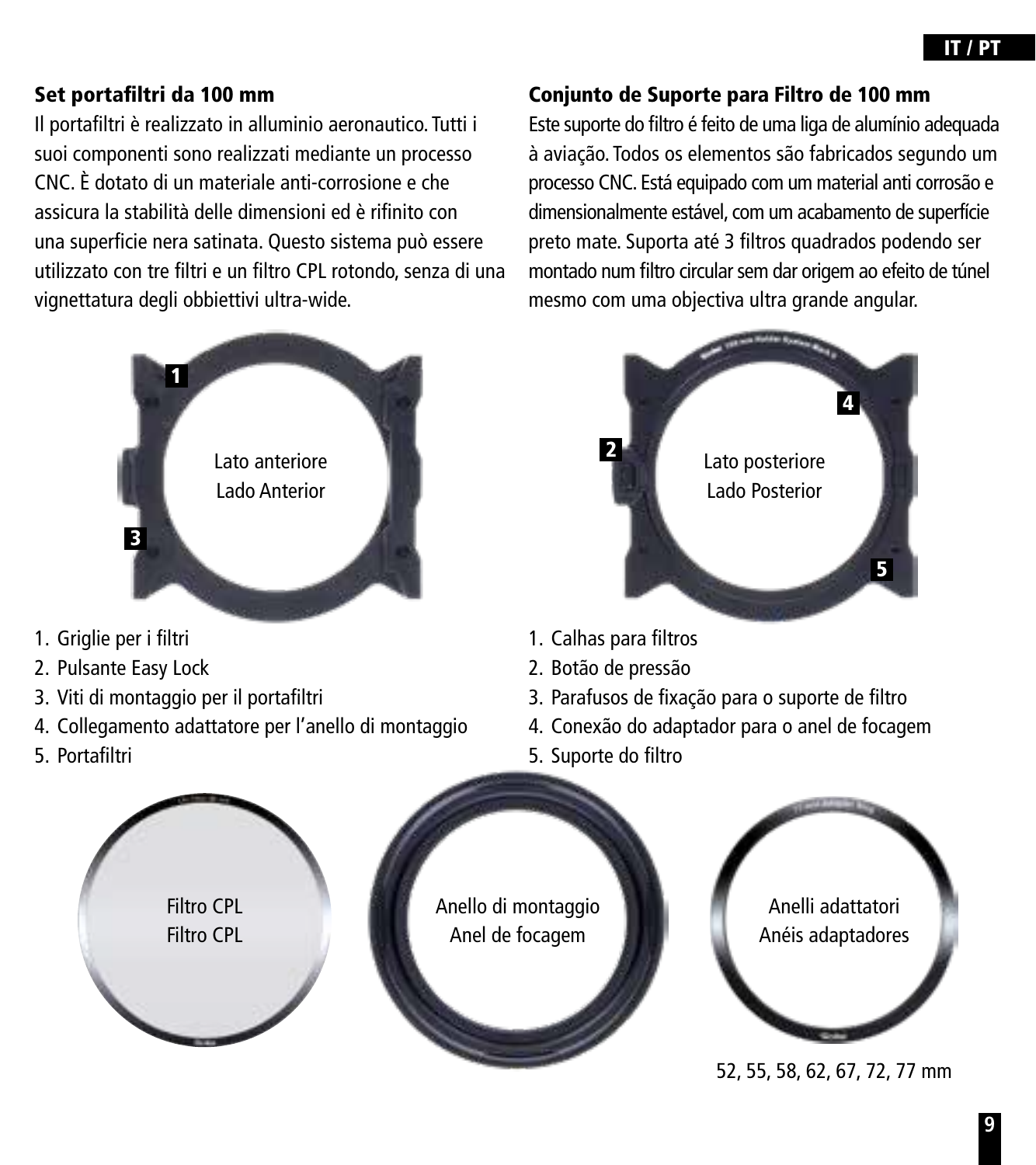#### IT / PT



## Passaggi di installazione con filtro CPL

- 1. Posizionare il filtro CPL nell'anello di montaggio e ruotarlo in senso orario. Assicurarsi che il filtro CPL sia serrato bene.
- 2. Montare l'anello di montaggio con il filtro CPL sull'obiettivo.
- 3. Posizionare il portafiltri dell'anello di montaggio. Agganciarlo da un lato e premere sull'altro lato. Il portafiltro si aggancia all'anello di base.
- 4. Usare la rotella per individuare l'orientamento corretto del filtro CPL.
- 5. Allineare innanzitutto il filtro CPL. Inserire quindi i filtri quadrati nel portafiltri.

## Passos de instalação com o Filtro CPL

- 1. Coloque o filtro CPL no anel de focagem e rode-o no sentido dos ponteiros do relógio. Certifique-se de que o filtro está apertado.
- 2. Monte o anel de focagem com o filtro CPL posicionado sobre a ótica.
- 3. Coloque o suporte do filtro do anel de focagem. Agarre-o de um lado e pressione-o do outro lado. O suporte do filtro encaixa no anel de base.
- 4. Utilize a roda giratória para encontrar a orientação correta do filtro CPL.
- 5. Primeiro, alinhe o filtro CPL e, em seguida, faça deslizar os filtros quadrados para o suporte do filtro.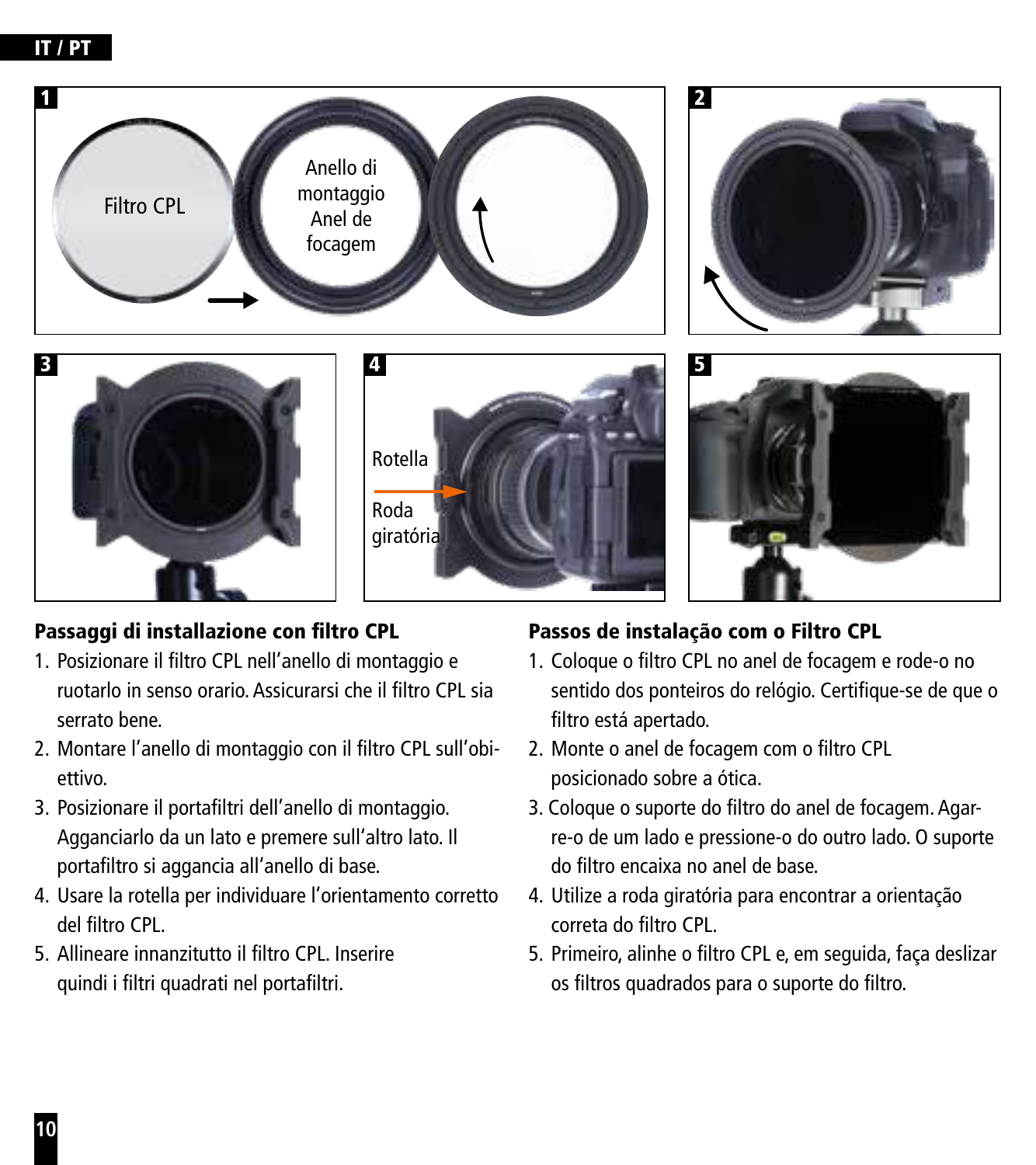

#### Installazione (senza filtro CPL)

- 1. Montare innanzitutto l'adattatore sull'obiettivo.
- 2. Posizionare il portafiltri dell'anello di montaggio. Agganciarlo da un lato e premere sull'altro lato. Il portafiltro si aggancia all'anello di base.

Qualora il portafiltri sia installato correttamente, il filtro potrà essere inserito sia dal lato superiore, sia da quello inferiore. Inoltre il sistema potrà essere ruotato.

#### Avvertenze:

- Il portafiltri può essere utilizzato soltanto con filtri quadrati dalla larghezza di 100 mm e dallo spessore di 2 mm.
- Il portafiltri e l'anello adattatore sono realizzati in alluminio. La presenza di rumori minori di frizione durante la rotazione è quindi normale e non influenza le prestazioni del portafiltri o del filtro stesso.
- È possibile utilizzare contemporaneamente un massimo di un filtro rotondo e tre filtri quadrati.

#### Passos de instalação (sem o filtro CPL)

- 1. Monte primeiro o adaptador na ótica.
- 2. Coloque o suporte do filtro do anel de focagem. Agarre-o de um lado e pressione-o do outro lado. O suporte do filtro encaixa no anel de base. Se o suporte do filtro estiver corretamente inserido, o filtro poderá ser inserido por cima ou por baixo. Além disso, todo o sistema poderá ser rodado.

#### Nota:

- O suporte do filtro só pode ser utilizado com filtros quadrados com 100 mm de largura e 2 mm de espessura.
- O suporte do filtro e o anel adaptador são feitos de alumínio. Por isso, quando roda, é normal ouvir pequenos ruídos resultantes de alguma fricção. Isso não afeta o desempenho do suporte do filtro nem o próprio filtro.
- É possível utilizar um máximo de um filtro redondo e três filtros quadrados ao mesmo tempo.